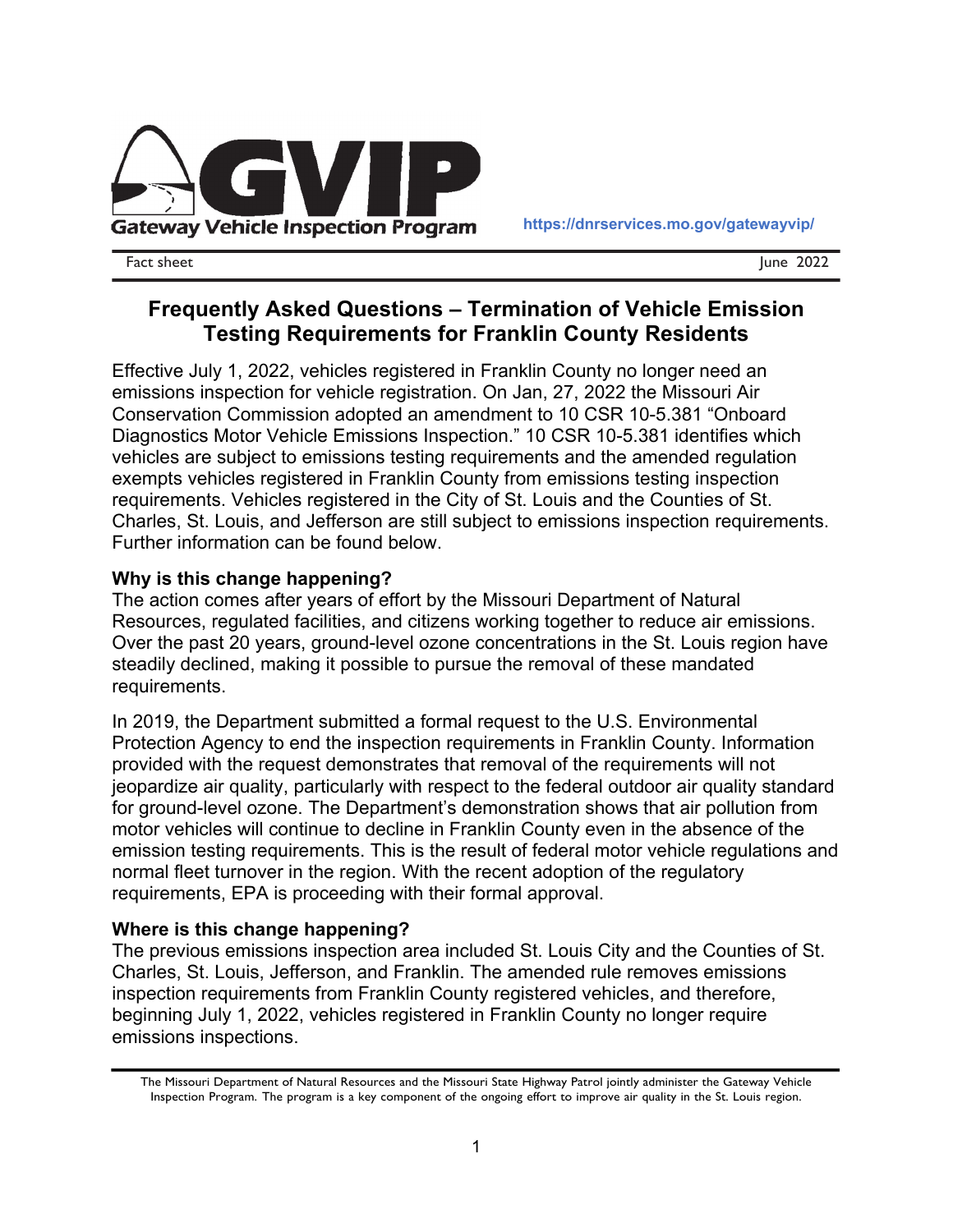#### **When does this change take effect?**

**Effective July 1, 2022** vehicles registered in Franklin County no longer need an emissions inspection for vehicle registration.

#### **What is an emissions inspection?**

The emissions inspection in Missouri consists of a test of a vehicle's On-Board Diagnostics, Generation II (OBDII) emissions system. The inspector mechanic plugs a computer device into the OBDII data port of a vehicle and tests the emissions system, including but not limited to the Catalytic System, Oxygen Sensors, Evaporative System, and Exhaust Gas Recirculation System. The state mandated maximum fee for an emissions inspection is \$24.

### **Why does my vehicle need an emissions inspection?**

Motor vehicles are a leading source of air pollution in the St. Louis area due to the large number of vehicles on the road and amount of miles traveled daily. Previously, the U.S. Environmental Protection Agency designated the counties of Franklin, St. Charles, St. Louis, and Jefferson, and St. Louis City as an ozone nonattainment area as they did not meet the federal health-based air quality standards for ground-level ozone, a strong lung irritant.

The action to remove emissions testing requirements in Franklin County comes after years of effort by the Missouri Department of Natural Resources, regulated facilities, and citizens working together to reduce air emissions. In June 2018, EPA redesignated the majority of Franklin County to attainment (excluding Boles Township) for the 2015 8- Hour Ozone Standard. Over the past 20 years, ground-level ozone concentrations in the St. Louis region have steadily declined making it possible to pursue the removal of these mandated requirements.

### **What vehicles need emissions inspections after June 30, 2022?**

All gas-powered vehicles 1996 and newer, and diesel-powered vehicles 1997 and newer, registered in the St. Louis ozone nonattainment area (St. Louis City, and the Counties of Jefferson, St. Charles and St. Louis) require an emissions inspection for registration purposes.

If 51% or more of your annual miles are driven in these counties, an emissions test is required, regardless of where the vehicle is registered.

The Missouri Department of Revenue will continue to mail vehicle registration papers 60 days prior to plate expiration to notify motorists when to have their vehicles emissions tested and safety inspected. The Gateway Vehicle Inspection Program requires emissions testing for even model year vehicles during even calendar years and odd model year vehicles during odd calendar years. An emissions test is also required any time an eligible vehicle undergoes a registration transfer.

### **Where/how do I get my vehicle emissions tested?**

Visit the online Station Directory to locate emissions inspections stations nearest to you. You will ask the station to perform an emissions inspection on your vehicle which consists of a test of a vehicle's OBDII emissions system. The inspector mechanic will plug a computer device into the OBDII data port of a vehicle and test the emissions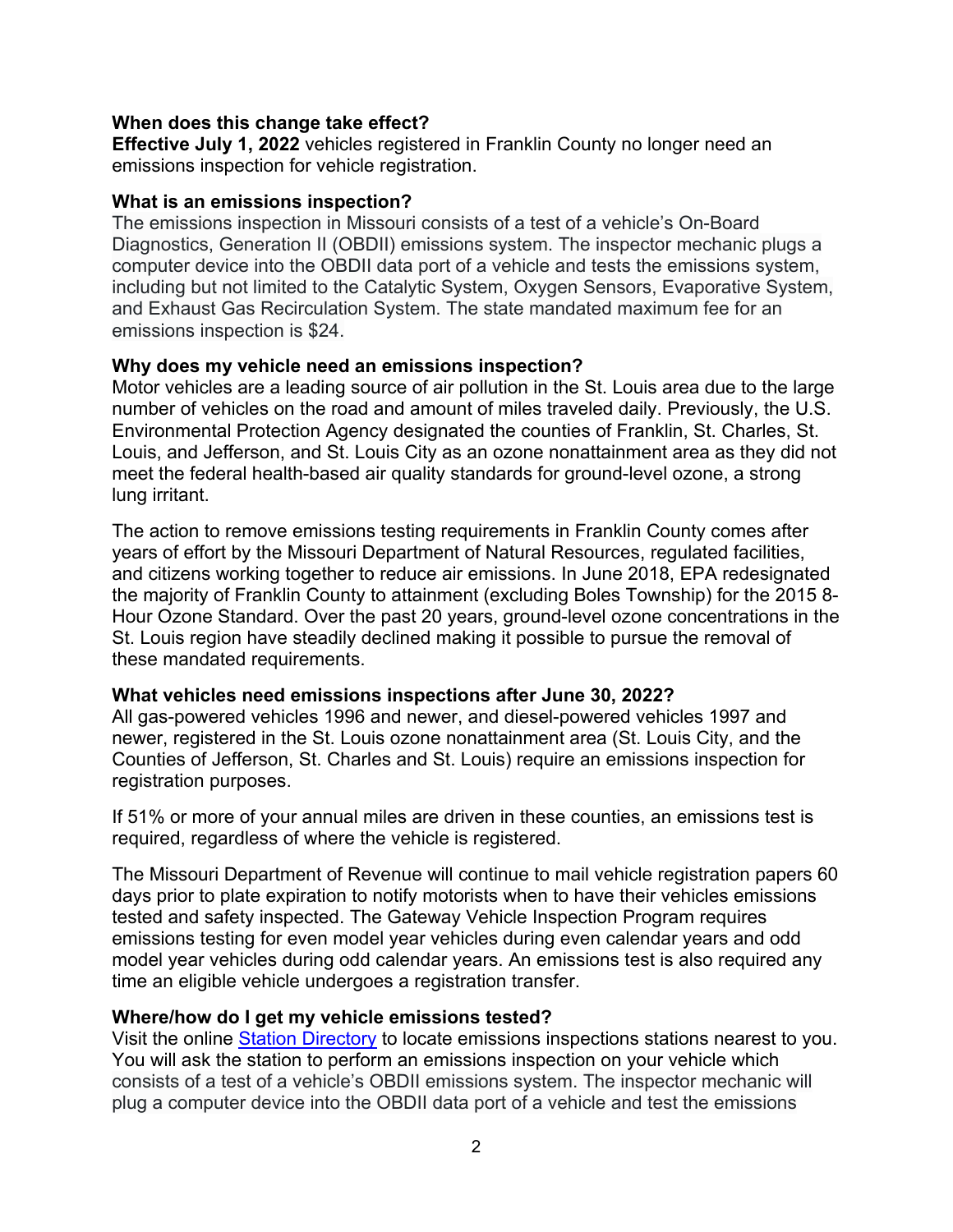system including but not limited to the Catalytic System, Oxygen Sensors, Evaporative System, and EGR System. The maximum fee for an emissions inspection is \$24. Please note that there may be some delay in updating the participating GVIP stations, and after July 1, 2022 some inspection stations in Franklin County may no longer offer the emissions testing service. Motorists seeking emissions inspections at Franklin County stations should call to verify whether that station is still participating in the GVIP.

### **I received a registration renewal postcard from the Missouri Department of Revenue indicating that I need an emissions inspection, do I still need an emissions inspection?**

Vehicles registered in Franklin County with registration renewals due in July 2022, may receive registration renewal post cards stating that emissions inspections are due.

You will need an emissions inspection if you are registering your vehicle in Franklin County prior to July 1, 2022, and your vehicle requires an emissions inspection. Vehicles registered in Franklin County after June 30, 2022, will no longer need an emissions inspection for registration. Motorists should keep these dates in mind regardless of what their registration renewal post card states. Detailed scenarios are provided below to help explain what to expect.

### **My registration expires the end of June 2022, do I still need an emissions inspection?**

If your vehicle is currently registered in Franklin County and your registration expires on June 30, 2022, an emissions inspection will be required if you renew the registration prior to July 1, 2022. As of July 1, 2022, the vehicles registering in Franklin County are exempt from emission inspection requirements.

The following scenarios are written from the perspective of a Franklin County resident where more than 51% of your annual miles driven are not within the St. Louis ozone nonattainment area:

**Scenario 1:** I receive a postcard in the mail in April 2022, telling me I need to renew my registration which expires June 30, 2022. I decide to be proactive and get my renewal done prior to June 30, 2022. In order to register my vehicle prior to July 1, 2022, I will need a passing emissions inspection along with any safety inspection requirements (if applicable).

**Scenario 2:** I receive a postcard in the mail in April 2022, telling me I need to renew my registration which expires June 30, 2022. I do not go to renew my registration until July 5, 2022. In order to register my vehicle after July 1, 2022, I will no longer need a passing emissions inspection, but may still require a passing safety inspection (if applicable). Since my registration renewal is past its expiration date, I may be charged a renewal penalty fee.

### **My registration expires the end of July 2022, do I still need an emissions inspection?**

If your vehicle is currently registered in Franklin County and your registration expires on July 31, 2022, an emissions inspection will be required if you renew the registration prior to July 1, 2022. As of July 1, 2022, the vehicles registering in Franklin County will be